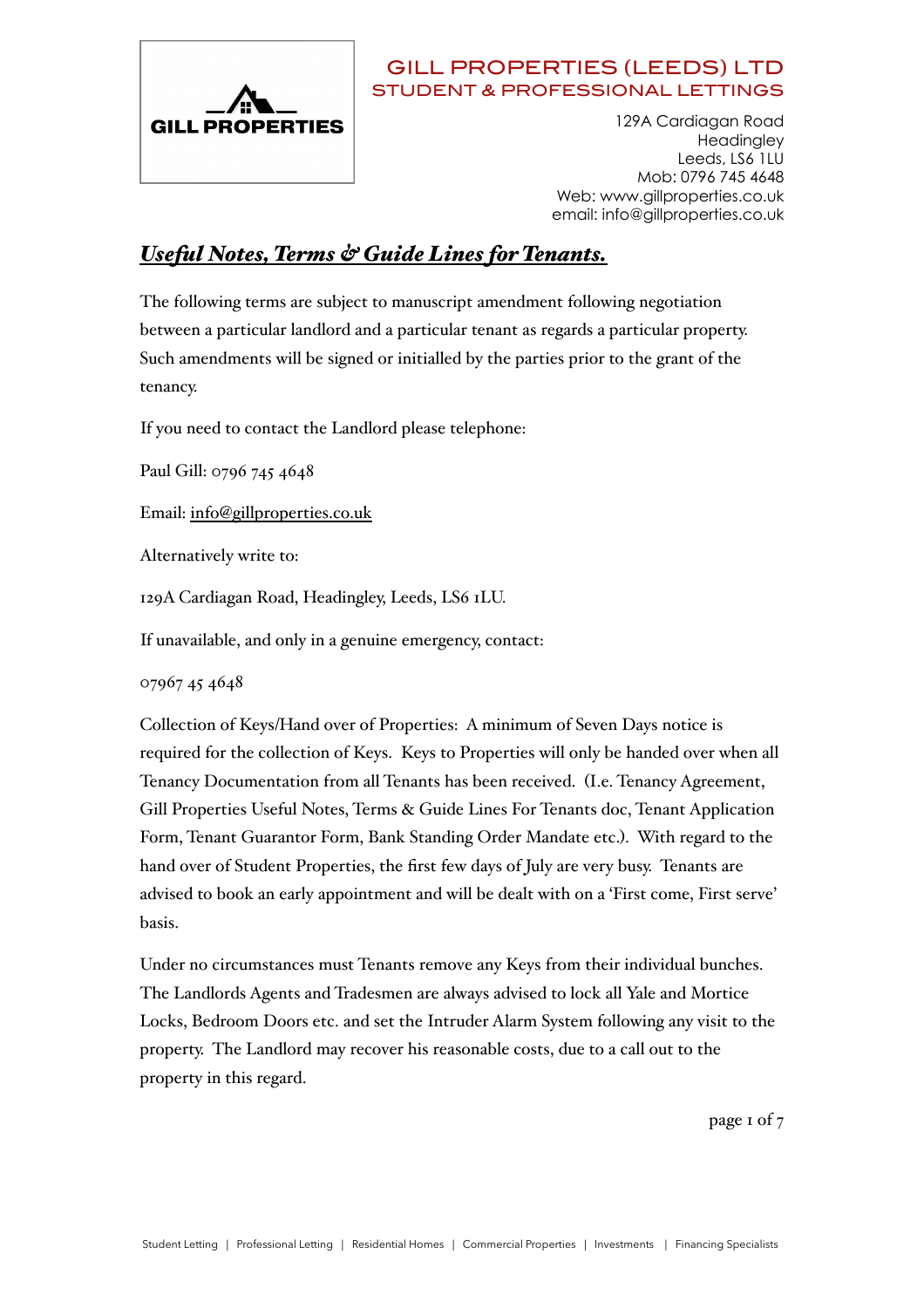The Landlord will not be liable or held responsible for any Tenants personal belongings that are left in properties prior to the start of their Tenancy. (I.e. if the out-going Tenants allow new in-coming Tenants storage space for personal belongings.) Any items that are stored in this way should be clearly labelled with the new Tenants name and a notice stating 'Do not remove from property'. Tenants are strongly advised to have a suitable Insurance Policy in place to cover all of their personal belongings.

In case of an emergency on services, i.e. Water, Gas or Electricity, please isolate at source from the stop-taps, and main switch positions. Contact Landlord immediately.

As per section  $B_7$  of your Tenancy Agreement – Please ensure that you take reasonable precautions to prevent frost or similar damage to the property. If the property is going to be empty overnight or for more than 12 hours when the weather is likely to be cold, you must leave enough heating on to prevent the Water System from freezing, or turn off the water supply at the main Stopcock and open all the other Water Taps and Valves in the property to drain the Tanks of hot and cold water.

Any item in the house that requires attention should be reported to the Landlord as soon as it is reasonably practical.

Tenants should not interfere with any Gas or Electrical installations at the Property. Any faults should be reported to the Landlord immediately.

Fire Prevention: Tenants must not interfere with any Fire Alarm Systems, Smoke Alarms, Emergency Lighting, or Fire Fighting Equipment. (Changing of Batteries in Smoke Alarms would be permitted). These items are provided for your protection. Any faults should be reported to the Landlord immediately. If the Fire Alarm System/Smoke Alarms are activated this must be reported to the Landlord immediately. Following an activation it is the Tenants responsibility to ensure that the Fire Alarm/Smoke Alarm System is reset. Under NO CIRCUMSTANCES must the Fire Alarm/Smoke Alarms be left muted. Tenants must ensure that Fire Doors remain closed at all times. Under no circumstances must Fire Doors be wedged open with door Stoppers/Wedges or Furniture etc.

Tenants are advised to take out a suitable insurance policy to cover all of their personal possessions and belongings, and to cover the cost of alternative accommodation in the event of Fire, Flood, Electrical failure, Burglary, theft, vandalism, infestations, problems associated with Condensation/Damp etc. The Landlord agrees to keep the property insured against fire and other comprehensive risks, as long as insurance cover is available. The Landlord agrees to give back any part of the rent that you have paid for any period that the property could not be lived in because of fire or any other danger that we are insured for.

Page 2 of 7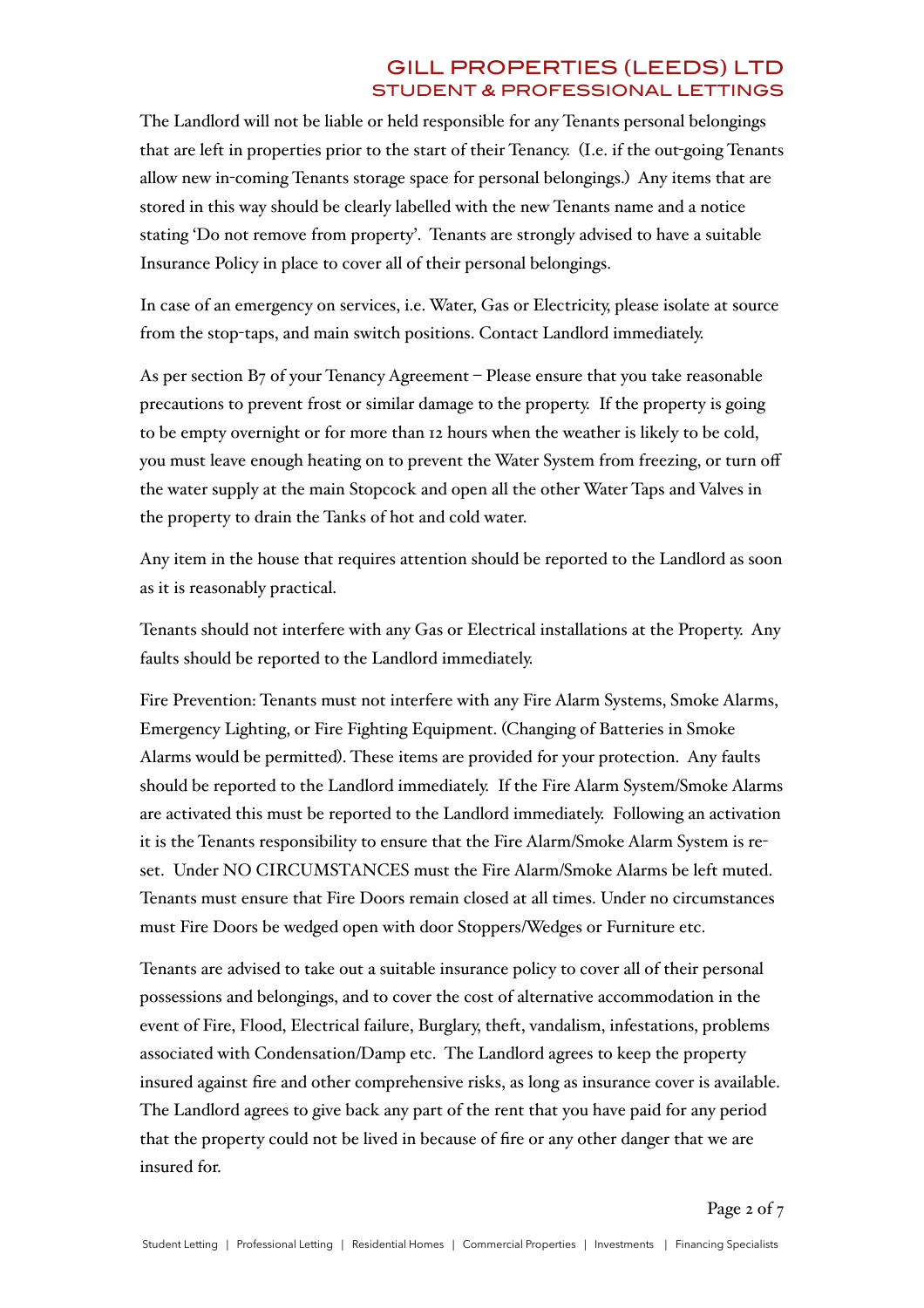In the event of a Fridge/Freezer breakdown, the Landlord will not cover the cost of loss of Food. Tenants are strongly advised to cover the contents of their Fridge/Freezer with a suitable Insurance Policy.

Domestic Appliance repairs: Gill Properties will only cover the cost of repairing/ replacing Domestic Appliances due to 'fair wear and tear'. If a fault occurs due tenant neglect, the tenant will be responsible for the repair or replacement of the appliance. (E.g. Blocked pumps in Washing Machines due to coins, loose Buttons, hair clips, etc, being left in pockets. Fridge Freezer repairs due to insufficient defrosting of Freezer. Vacuum Cleaner repairs due to excess hair/debris around pulley's etc). In the event of a Domestic Appliance Breakdown or replacement, the Tenant agrees to contact the Engineer specified by the Landlord, to report the fault, and to follow up all appointments.

The rent must be paid monthly in advance.

When you first move in to your property you will be asked to give your Home Address and Telephone number. This is required so that in case of an emergency you can be contacted.

Tenants are advised to make arrangements for the Gas, Electricity, Telephone, and all utility Bills etc. to go into their name from the start of their Tenancy. Please note that there can be re-connection charges for the telephone etc., if these bills are not carried forward to a new name. This is mentioned for your convenience only. The Landlord will not pay re-connection fees.

Please ensure that meter readings are taken at the start and end of your Tenancy. Tenants agree that it is their responsibility to inform the various Utility Companies of the start and end of their occupancy and to provide the appropriate meter readings.

When you leave the property at the end of your tenancy, please make arrangements for the bills to cease in your name. If you don't you could still be charged for some time after.

If any of your Utility charges are left unpaid at the end of your Tenancy, i.e. Gas, Electricity, Water, Council Tax etc. then your deposit may be used to cover them and the relevant authorities informed as to your whereabouts.

General repairs, decorating and cleaning may be carried out over the summer months. If Tenants have paid a half rent retainer they may still live at the property, at the Landlords discretion, but may experience the inconvenience of workmen, noise, Building materials etc. The Landlord will give at least 24 hours notice that access is required for repairs, cleaning etc.

Page 3 of 7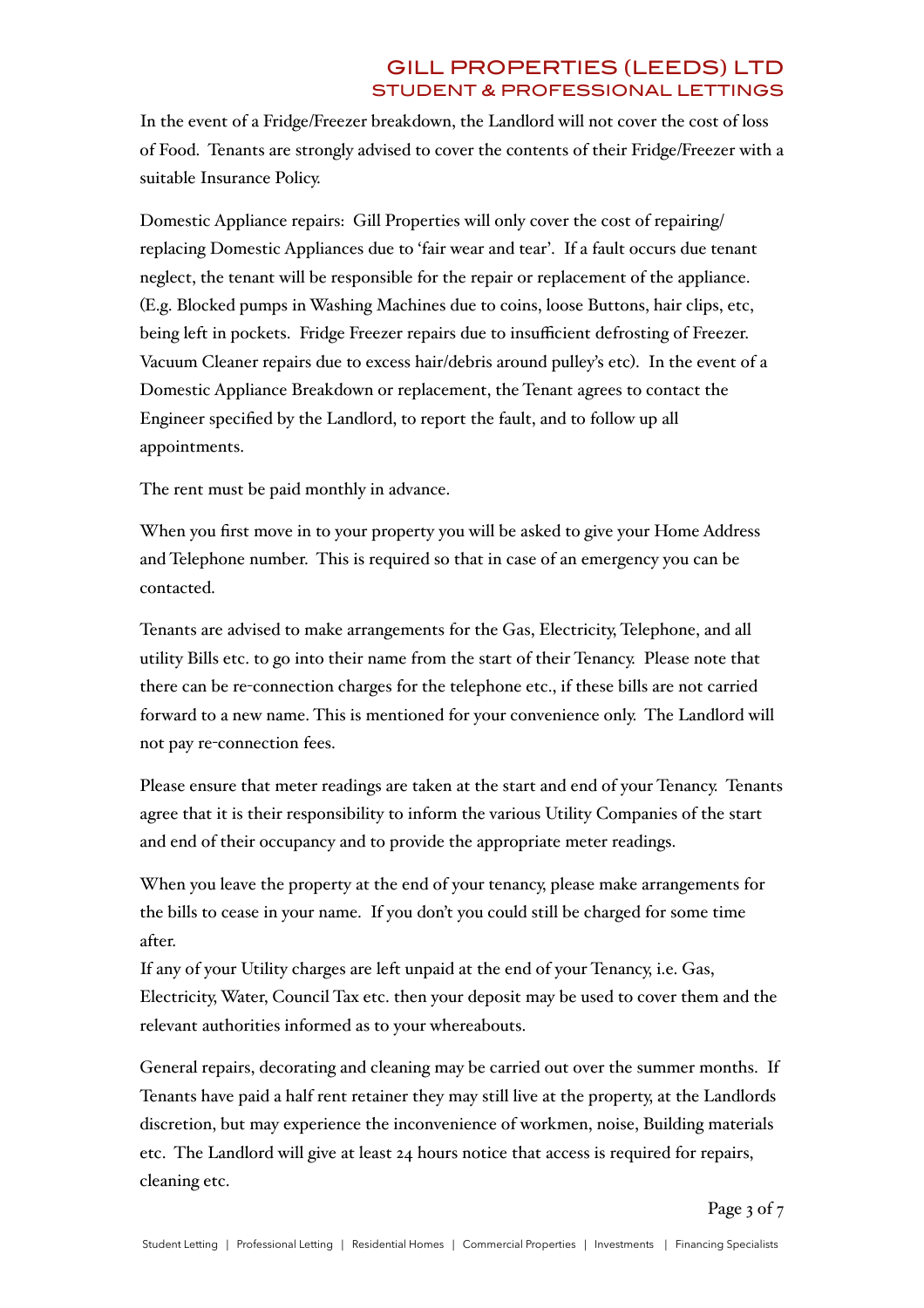At the start of your Tenancy your accommodation will be clean and tidy. If the premises are not in the same order when you leave, a Contract Cleaning charge may be made. (With regard to Student Properties the Landlord cannot guarantee that these properties will be left clean and tidy for occupation on 1st July. If properties are left unclean the landlord will attend to them as soon, as is reasonably practicable over the half rent summer period. Any cleaning charges may be passed on to the previous tenants).

When you leave your accommodation, it must be left clean, tidy and free of refuse. The tenants may be liable for the Landlords reasonable costs incurred, as a result of their failure to comply with their obligations in this regard.

Refuse/Waste collection: Please be aware of your responsibilities when discarding household waste. If your property is in an area where domestic waste is collected in a wheeled bin, this must not be overfilled. All bins are to be placed at the designated collection point either at the end of the passageway, or in front of the property, by 7.00am on the day of collection. All bins are to be returned to the property as soon as possible after collection. Anyone leaving bins on the highway, causing obstruction to highway users could face prosecution under the Highways Act 1980. Please be aware that Gill Properties will not be responsible or liable for any costs/charges relating to lost, stolen or missing, Black, Blue, Brown or Green Wheelie/Recycle Bins. If Tenants wish to discard bulky refuse such as white goods, furniture etc, these can be removed free of charge by ringing Environment. Rubbish must never be placed outside unless tenants have made an appointment for it to be removed, and it must only be on the day of collection. If tenants fail to comply, they can be prosecuted under section 46 of the Environmental Protection Act 1990. Tenants must never fly-tip or leave rubbish/waste etc outside the property. If this happens, perpetrators will face prosecution under section 33 of the Environmental Protection Act. The penalty for this could be a fine of up to £50,000 or 9 months imprisonment. Gill Properties will not be held responsible or liable for any fines or costs imposed as a result of the tenants neglect with regard to waste. All waste is to be removed by the Tenants at the end of their Tenancy. The tenants are totally responsible for their own Waste Management.

It is recommended that all tenants sign the Tenancy Agreement, Meter Readings document, and all Tenancy documents etc, to constitute an acceptance by which the whole group agrees.

If the property is let as a Group Tenancy and one or more Tenants leave the Group, it is advisable for the remaining Tenants to check the cleanliness and condition of the room and furniture/contents etc, as these items will be chargeable to the remaining Tenants and may be withdrawn from your deposits.

Page 4 of 7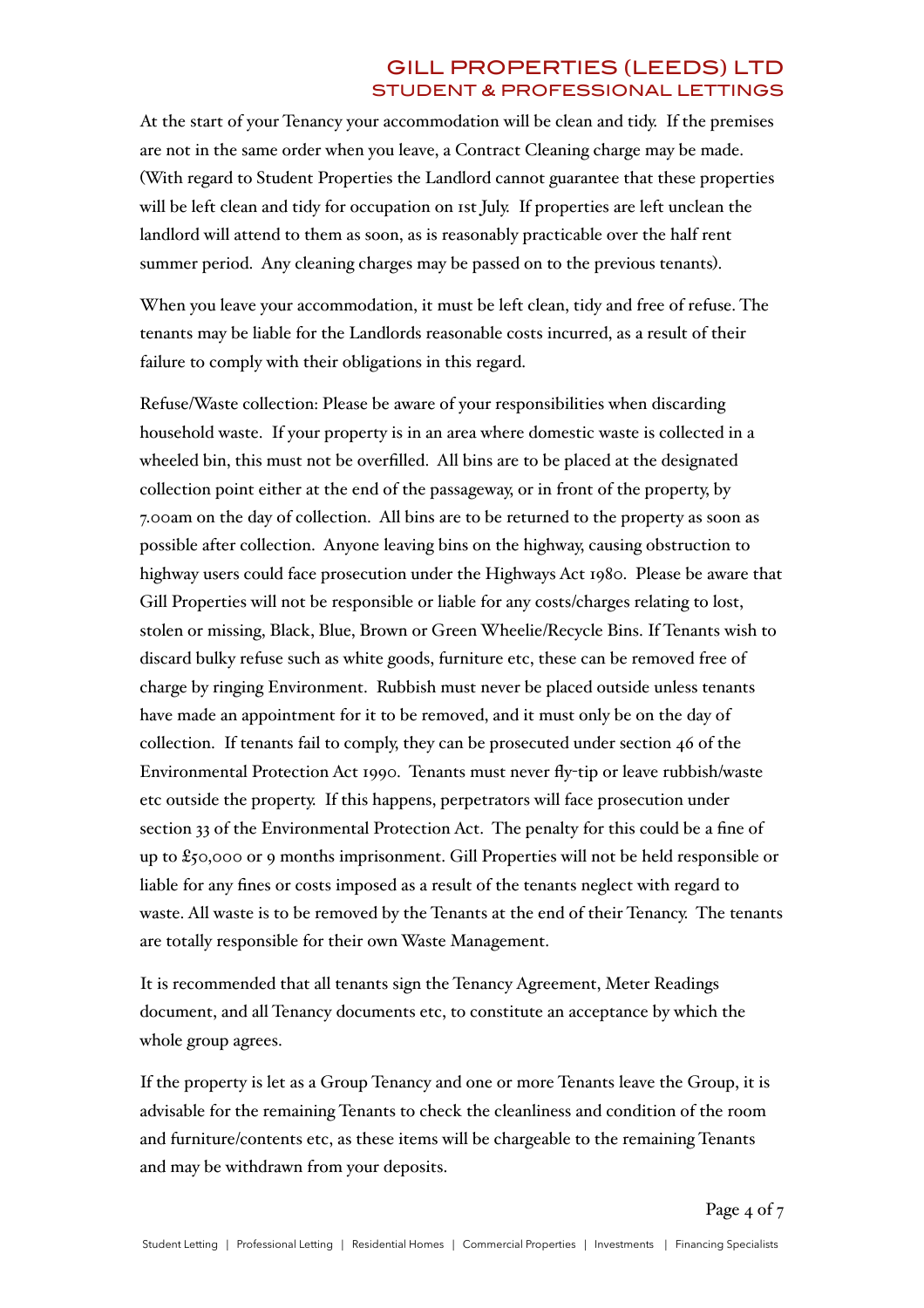If the property is covered by a Central Heating Service Contract, the Gas Board/Service Provider will want to service the boiler and Central Heating system once a year. When they send out the service card, it is in your interest to follow-up the appointment. A regularly serviced boiler will result in cheaper gas bills. NB: The Gas Board/Service Provider will want to gain access to all rooms. Should there be a Central Heating breakdown or fault, the tenants agree to contact British Gas (Tel: 08459 500 400), to report the fault, and to follow up all appointments.

Please be aware that Gill Properties does not provide electrical appliances such as Kettles, Toasters, Sandwich Makers, Electric Irons, Microwave's etc. If these are in your property, and have not been provided by yourselves, they will be the belongings of previous tenants. Please dispose of these items, or contact Gill Properties and we will arrange the disposal of them. These electrical items will not be P.A.T. tested by Gill Properties and may be unsafe to use.

No building, repair work or painting/decorating works are to be carried out by the Tenants without written consent from the Landlord, which will not be unreasonably withheld.

If due to the Tenants neglect the property suffers from Pest control problems, the Tenant will be held responsible. The Landlord will only become involved at his/her discretion. Tenants are strongly advised to take out a suitable insurance policy to cover the cost of alternative accommodation or the cleaning or replacement of personal belongings, in the event of any infestations.

Replacement lamps for all lighting outlets are the Tenants responsibility. When you take the property these will be in and working.

Any replacement batteries for smoke detectors, doorbell chimes, cooker ignitions etc. are the Tenants responsibility.

Under no circumstances must any of the furniture be brought outside the property or placed into basement cellars when not in use. When you leave the property all furniture must be placed back into position, in each room.

Under no circumstances must the alarm code be changed without informing the Landlord. The Landlord may recover his reasonable costs, due to a call out to the property, because of a change of code, or due to Tenants friends/relatives not knowing the alarm code.

 Where an electric Hoover is provided, it is the Tenants responsibility to provide and replace refuse bags, Hoover belts etc.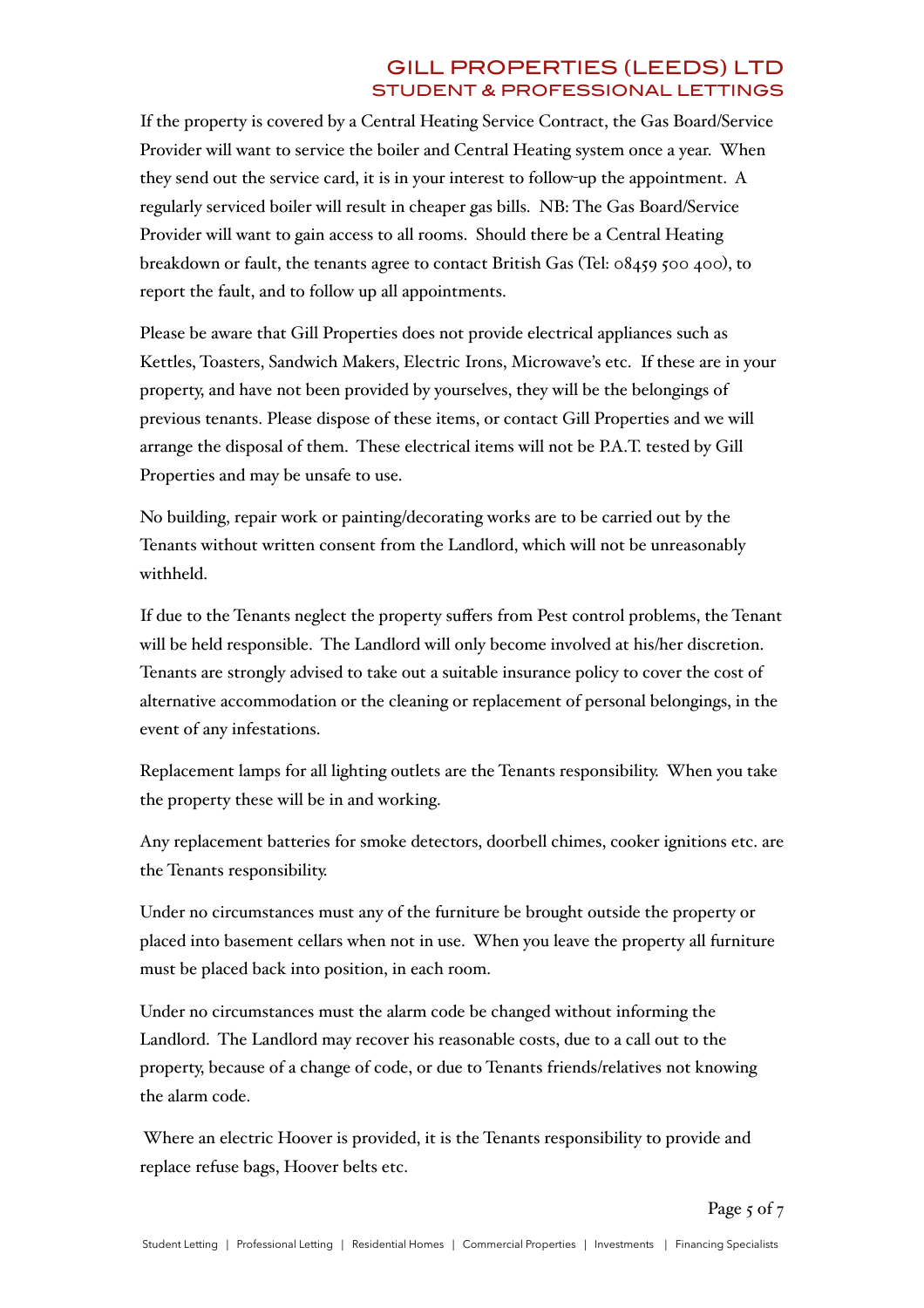Tenants who lock themselves out through loss of keys etc. and require the Landlord to be called out to open doors may be subject to the Landlords reasonable costs

The Tenant agrees to allow (with 24 hours notice) possible new Tenants and prospective purchasers to look at the property during the final months of the Tenancy. With regard to Student let properties, viewings by possible new Tenants may take place up to six months or more, prior to the end of the Tenancy.

 At the end of the Tenancy all keys are to be returned in their individual bunches, clearly labelled. The Landlord may recover his reasonable costs, if he has to sort out returned keys, change locks, or have Keys cut.

It is recommended that Electric Card Meters are not used (they cost more). If Electric Card Meters are installed then a continuous supply of electricity must be maintained to ensure that the Burglar Alarm, Fire Alarm and Emergency lights stay in operation (If fitted at the property) If there is no supply of Electricity the Burglar Alarm will not function and will go into an 'Alarm State' after approximately 24 hours. The Tenant may be held responsible for any damaged caused, by a lack of the supply of Electricity, if they have interrupted the supply.

If your Tenancy falls into Arrears we will contact you. In a Group Tenancy you are jointly responsible for paying all the rent under the Tenancy Agreement and keeping to all the terms of the Agreement. Some individuals may consider the payment of rent to be a private matter; however, if you are in a Group Tenancy Agreement, then the whole group have a right to know of any arrears, as they will be held responsible.

Gill Properties will always take litigation over bad debts; this may result in you receiving a County Court Judgement, which will make it very difficult for you to obtain Personal Loans/Credit Cards or a Mortgage. This could also affect your future employment prospects.

VERY IMPORTANT! When leaving the premises ALWAYS ensure that all doors and windows are locked and that the Burglar Alarm is in operation. Ensure that both Mortice and Yale type locks are secured. These locks are provided for your protection. It is advisable that Tenants take out a suitable insurance policy to cover all of their personal possessions and belongings. As an extra precaution, it is advisable to take items of value home over the Christmas and Easter vacations or whenever the property is left unoccupied.

Page 6 of 7